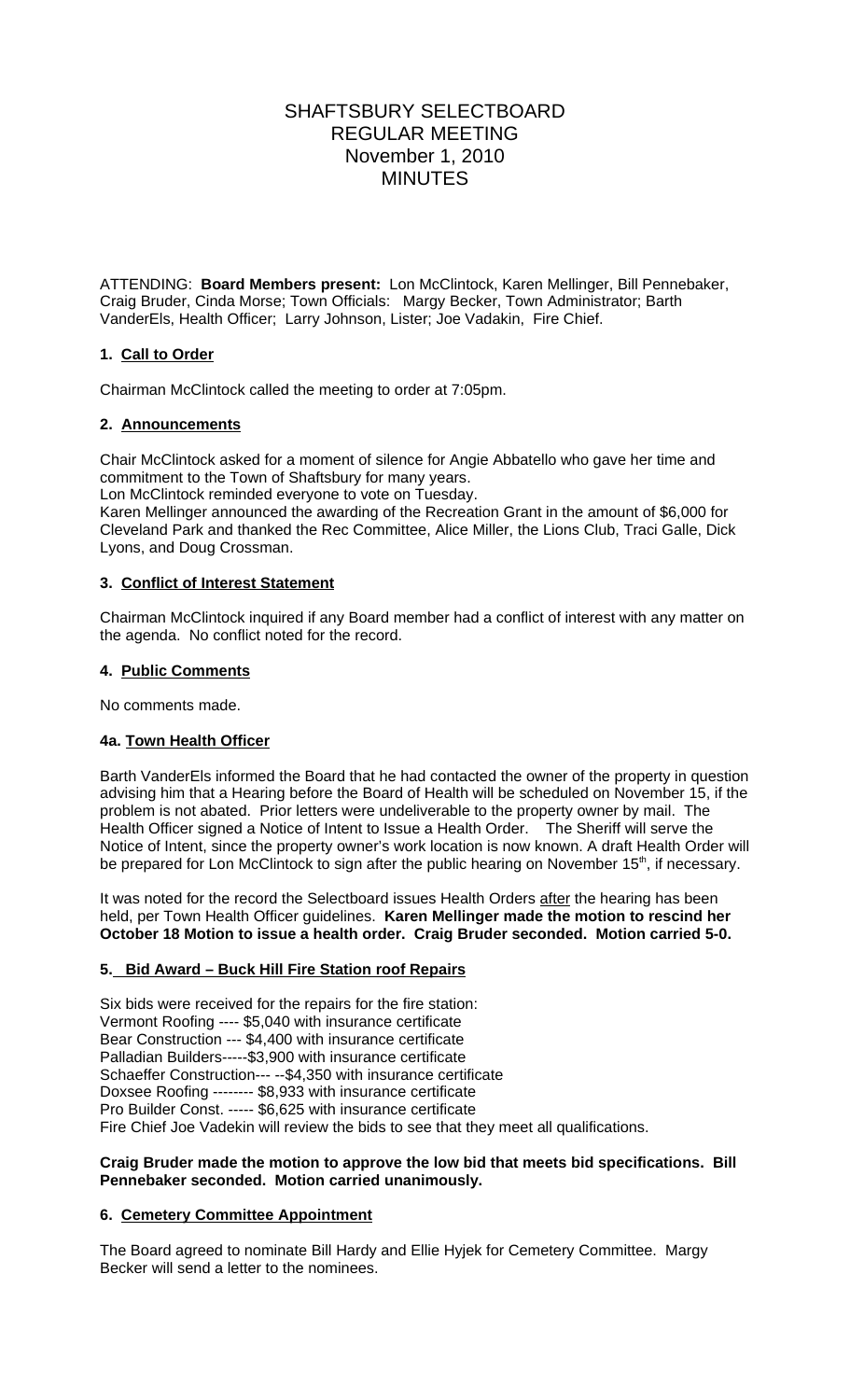## **7. Shaftsbury Garden Club – Status of 2011 Appropriation**

The Shaftsbury Garden Club is planning to disband and requested that the \$350 appropriation not be sent to the club.

#### **Karen Mellinger made the motion to accept the request not to send the appropriation. Bill Pennebaker seconded. Motion carried unanimously.**

### **8. Municipal Grants Update**

The 2010 Sidewalk Grant from the state was accepted with a two year grant period. Further discussion was tabled until November  $8<sup>th</sup>$ .

The Energy Block Grant Status for Cole Hall's weather stripping, doors, and windows should be completed by the end of November. One bid was received for the boiler controls, a new ad was placed, and further discussion was tabled until Nov. 8th.

#### **9. Listers' Budget Adjustment FY11**

The Board reviewed the proposed Lister's budget. Lister Larry Johnson and the Selectboard agreed that Ed Clodfelter's \$10,000 expense for grand list maintenance should be posted as an expense under Professional Services in the Reappraisal Fund. The Board discussed the budget further; Larry Johnson will meet with the District Advisor and meet again with the Select Board.

#### **10. Budget Work Session**

A proposed schedule was discussed. It was noted the TAM Transfer Station Contract renews in 2012. A decision on Health Insurance is needed by the end on November. The Board may consider a different cost sharing arrangement. No decision will be made on audits until after the workshop on November 16. The Selectboard will meet every Monday at 6pm until the budget is complete. Chair Lon McClintock will meet with Alice Miller to discuss any reductions in revenues from the State in the future.

#### **11. Town Administrator Report**

Margy Becker reported that she is working on grant closures, future projects for back roads for next year, and maintenance work to Cole Hall, Fire Station (roof bids) and Parks. The solid waste quarterly report was submitted. Margy stated that she is comfortable with progress on the budget so far.

#### **12. Other Business**

Bill Pennebaker reported on firewall settings being fixed for the Town website and that providers have been switched for the website saving \$20 a month.

#### **13. Approval of Minutes**

**Cinda Morse made the motion to approve the minutes for October 4th with changes on page one, delete the "s" on Billows; on page 2 change "removal on" to "removal of". Craig Bruder seconded. Motion carried unanimously.**

Bill Pennebaker made the motion to approve minutes of October 6<sup>th</sup> with change that **notes Craig Bruder was absent and not in attendance. Karen Mellinger seconded. Motion carried unanimously.**

**Craig Bruder made the motion to approve minutes for October 13th with changes to item #4 delete "to" after concern. Cinda Morse seconded. Motion carried unanimously.**

Craig Bruder made the motion to approve minutes for October 18<sup>th</sup> with changes to item **#5 change Ruegue to Ruege; page 4 under Other Business change Serraro to Serrao amount to \$2000 and add 'for preliminary review and evaluation of case"; page 3 item #8 capitalize APAS; add "Barlow at VLCT was consulted, Barlow said use of funds depended on what voters approved." Cinda Morse seconded. Motion carried unanimously.**

#### **14. Approval of Warrants**